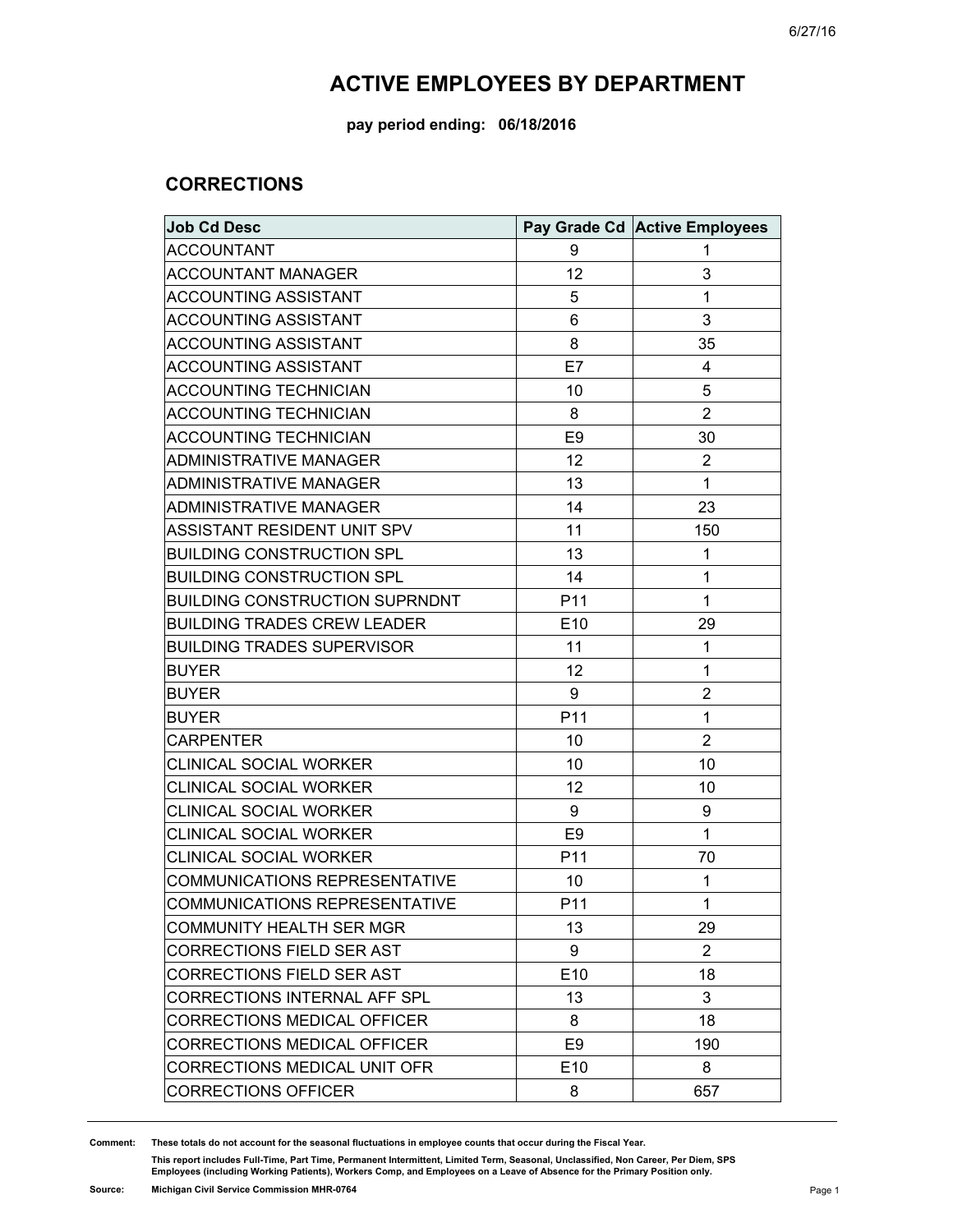**pay period ending: 06/18/2016**

### **CORRECTIONS**

| <b>Job Cd Desc</b>                  |                 | Pay Grade Cd Active Employees |
|-------------------------------------|-----------------|-------------------------------|
| <b>CORRECTIONS OFFICER</b>          | E <sub>9</sub>  | 5,333                         |
| <b>CORRECTIONS PROGRAM CDR</b>      | 10              | 15                            |
| <b>CORRECTIONS PROGRAM CDR</b>      | 12              | 91                            |
| <b>CORRECTIONS PROGRAM CDR</b>      | 9               | 33                            |
| <b>CORRECTIONS PROGRAM CDR</b>      | P11             | 77                            |
| <b>CORRECTIONS PROGRAM MGR-FZN</b>  | 13              | 4                             |
| <b>CORRECTIONS RESIDENT REP</b>     | E <sub>10</sub> | 52                            |
| CORRECTIONS SECURITY INSPECTOR      | 13              | 60                            |
| <b>CORRECTIONS SECURITY REP</b>     | E <sub>10</sub> | 25                            |
| <b>CORRECTIONS SHIFT SUPERVISOR</b> | 11              | 443                           |
| <b>CORRECTIONS SHIFT SUPERVISOR</b> | 12              | 190                           |
| <b>CORRECTIONS SHIFT SUPERVISOR</b> | 13              | 84                            |
| <b>CORRECTIONS TRA OFR</b>          | E <sub>10</sub> | 157                           |
| CORR INTRNL AFFRS OFFICER           | 13              | $\mathbf{1}$                  |
| <b>DENTAL AIDE</b>                  | E <sub>8</sub>  | 39                            |
| <b>DENTAL HYGIENIST</b>             | E11             | 27                            |
| DENTAL LABORATORY TECHNICIAN        | 12              | 1                             |
| <b>DENTIST</b>                      | 16              | 24                            |
| <b>DENTIST FEES</b>                 | A               | 8                             |
| <b>DENTIST MANAGER</b>              | 17              | $\overline{2}$                |
| DEPARTMENTAL ANALYST                | 10              | 10                            |
| DEPARTMENTAL ANALYST                | 12              | 47                            |
| DEPARTMENTAL ANALYST                | 9               | 23                            |
| DEPARTMENTAL ANALYST                | P11             | 33                            |
| DEPARTMENTAL MANAGER                | 12              | 4                             |
| <b>DEPARTMENTAL MANAGER</b>         | 13              | 4                             |
| DEPARTMENTAL MANAGER                | 14              | 9                             |
| DEPARTMENTAL SPECIALIST             | 13              | 58                            |
| DEPARTMENTAL SPECIALIST             | 14              | 12                            |
| DEPARTMENTAL SUPERVISOR             | 12              | 31                            |
| DEPARTMENTAL TECHNICIAN             | 10              | 14                            |
| DEPARTMENTAL TECHNICIAN             | $\overline{7}$  | 12                            |
| DEPARTMENTAL TECHNICIAN             | 8               | 28                            |
| DEPARTMENTAL TECHNICIAN             | E <sub>9</sub>  | 129                           |
| DEVELOPMENTAL DIS PRG               | P <sub>11</sub> | 3                             |
| <b>DIETITIAN NUTRITIONIST</b>       | 12              | 1                             |
| DIETITIAN NUTRITIONIST              | P <sub>11</sub> | 6                             |
| <b>DIVISION ADMINISTRATOR</b>       | 17              | 7                             |
| DOMESTIC SERVICES AIDE              | E <sub>6</sub>  | 4                             |

**Comment: These totals do not account for the seasonal fluctuations in employee counts that occur during the Fiscal Year.**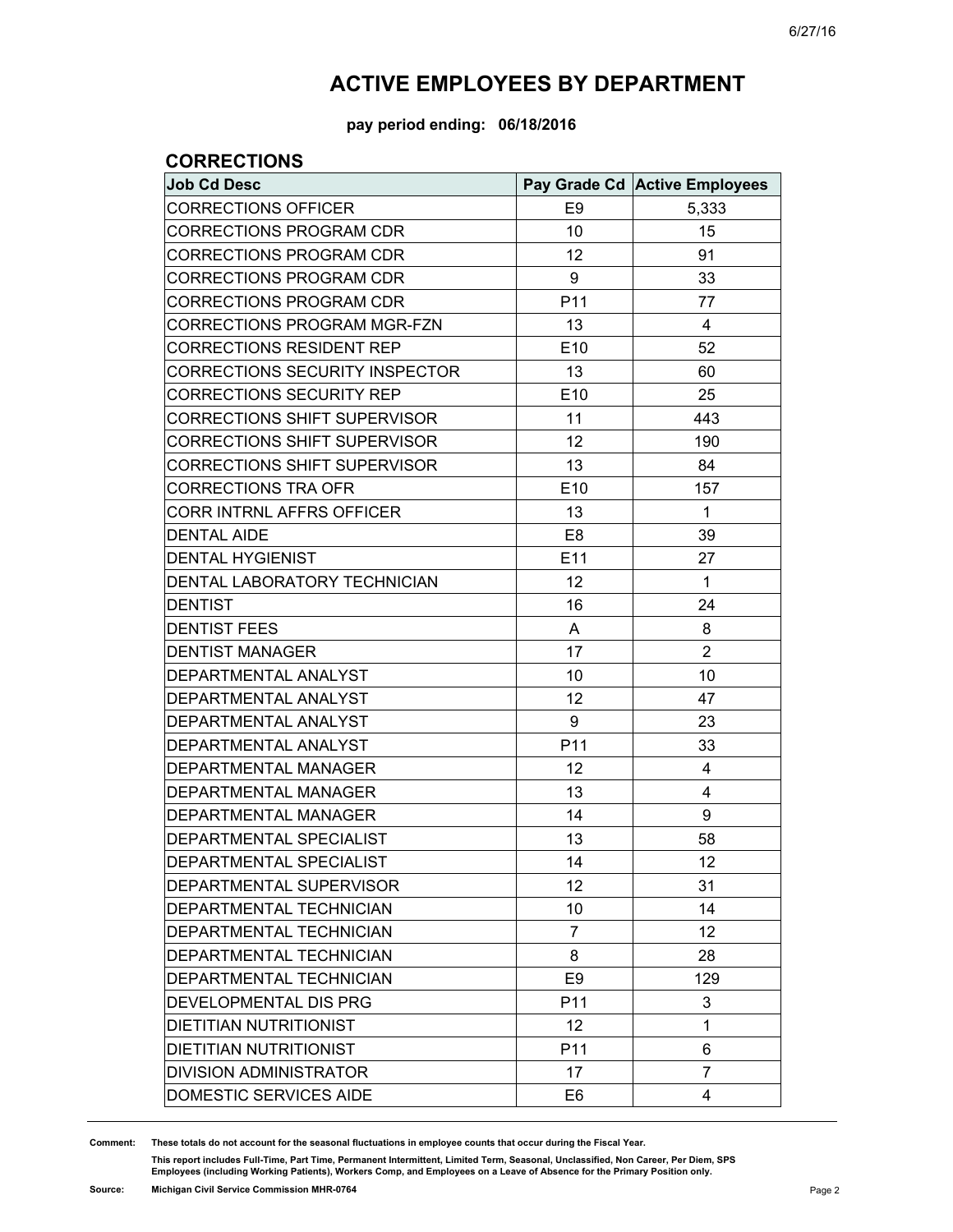**pay period ending: 06/18/2016**

### **CORRECTIONS**

| <b>Job Cd Desc</b>                  |                 | Pay Grade Cd Active Employees |
|-------------------------------------|-----------------|-------------------------------|
| <b>DRAFTING TECHNICIAN</b>          | E <sub>10</sub> | 1                             |
| <b>ELECTRICIAN LICENSED</b>         | 10              | 34                            |
| ELECTRICIAN-MASTER LICENSED         | 11              | 8                             |
| <b>EMPLOYMENT COUNSELOR</b>         | 10              | 8                             |
| <b>EMPLOYMENT COUNSELOR</b>         | 9               | 1                             |
| <b>EMPLOYMENT COUNSELOR</b>         | P11             | 10                            |
| ENVIRONMENTAL ENGINEER SPL          | 13              | 1                             |
| ENVIRONMENTAL SANITARIAN SPL        | 13              | 1                             |
| <b>EQUIPMENT OPERATOR</b>           | 9               | 11                            |
| <b>EQUIPMENT TECHNICIAN</b>         | 11              | 12                            |
| <b>EQUIPMENT TECHNICIAN</b>         | E10             | $\mathbf{1}$                  |
| <b>EXECUTIVE SECRETARY</b>          | E10             | 35                            |
| <b>FINANCIAL ANALYST</b>            | 10              | 1                             |
| <b>FINANCIAL ANALYST</b>            | 12              | 3                             |
| <b>FINANCIAL ANALYST</b>            | P11             | $\overline{2}$                |
| <b>FINANCIAL MANAGER</b>            | 12              | 1                             |
| <b>FINANCIAL SPECIALIST</b>         | 13              | 5                             |
| FINGERPRINT TECHNICIAN              | 10              | 1                             |
| <b>FINGERPRINT TECHNICIAN</b>       | E <sub>9</sub>  | 1                             |
| FIRE SAFETY INSPECTOR               | 11              | 5                             |
| <b>FIRE SAFETY INSPECTOR</b>        | 9               | 3                             |
| FIRE SAFETY SUPERVISOR              | 12              | $\overline{2}$                |
| <b>GENERAL OFFICE ASSISTANT</b>     | 5               | $\overline{7}$                |
| <b>GENERAL OFFICE ASSISTANT</b>     | 6               | 10                            |
| <b>GENERAL OFFICE ASSISTANT</b>     | 8               | 8                             |
| <b>GENERAL OFFICE ASSISTANT</b>     | E7              | 116                           |
| <b>GROUNDSKEEPER</b>                | E8              | 3                             |
| HUMAN RESOURCES ANALYST             | 9               | $\overline{2}$                |
| HUMAN RESOURCES DEVELOPER           | 10              | $\mathbf{1}$                  |
| HUMAN RESOURCES DEVELOPER           | 11              | $\mathbf{1}$                  |
| HUMAN RESOURCES DEVELOPER           | 12              | 22                            |
| <b>HUMAN RESOURCES DEVELOPER</b>    | 9               | 6                             |
| <b>HUMAN RESOURCES DEVELOPER</b>    | P11             | 4                             |
| HUMAN RESOURCES DEV SPL             | 13              | 10                            |
| HUMAN RESOURCES SPECIALIST          | 13              | 2                             |
| HUMAN RESOURCES SPECIALIST          | 14              | 1                             |
| <b>INDUSTRIES PRODUCTION LEADER</b> | 8               | 1                             |
| <b>INDUSTRIES PRODUCTION LEADER</b> | 9               | 3                             |
| <b>INDUSTRIES PRODUCTION LEADER</b> | E10             | 25                            |

**Comment: These totals do not account for the seasonal fluctuations in employee counts that occur during the Fiscal Year.**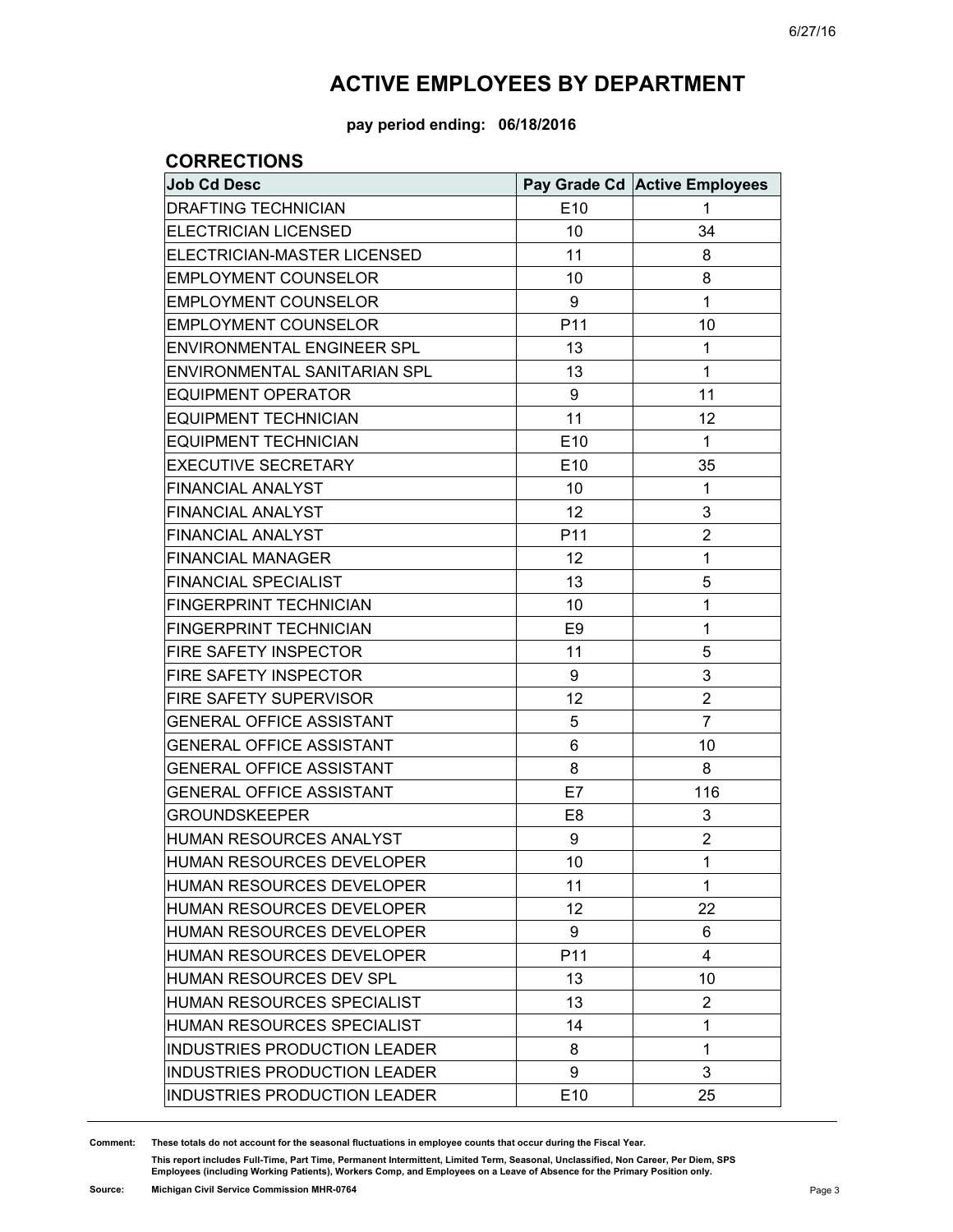**pay period ending: 06/18/2016**

#### **CORRECTIONS**

| <b>Job Cd Desc</b>                   |                 | Pay Grade Cd Active Employees |
|--------------------------------------|-----------------|-------------------------------|
| <b>INDUSTRIES SUPERVISOR</b>         | 12              | 4                             |
| <b>INDUSTRIES SUPERVISOR</b>         | 13              | 4                             |
| <b>INFORMATION TEC PRG ALT</b>       | P <sub>11</sub> | 1                             |
| <b>INSTITUTION CHAPLAIN</b>          | 10              | 4                             |
| <b>INSTITUTION CHAPLAIN</b>          | 11              | 1                             |
| <b>INSTITUTION CHAPLAIN</b>          | 12              | 19                            |
| <b>INSTITUTION CHAPLAIN</b>          | 9               | 1                             |
| <b>INSTITUTION CHAPLAIN</b>          | P11             | 1                             |
| <b>JANITOR</b>                       | 6               | 3                             |
| <b>LABORATORY ASSISTANT</b>          | 9               | $\overline{2}$                |
| LIBRARIAN                            | 10              | $\overline{2}$                |
| <b>LIBRARIAN</b>                     | 12              | 21                            |
| LIBRARIAN                            | 9               | 1                             |
| <b>LIBRARIAN</b>                     | P11             | 1                             |
| LIBRARIAN MANAGER                    | 12              | $\overline{2}$                |
| LIBRARY ASSISTANT                    | 6               | $\overline{2}$                |
| LIBRARY ASSISTANT                    | E7              | 3                             |
| <b>LIBRARY TECHNICIAN</b>            | 11              | $\overline{7}$                |
| <b>LIBRARY TECHNICIAN</b>            | 8               | 1                             |
| <b>LIBRARY TECHNICIAN</b>            | 9               | 3                             |
| <b>LIBRARY TECHNICIAN</b>            | E10             | 12                            |
| <b>LOCKSMITH</b>                     | 10              | 1                             |
| <b>MAINTENANCE MECHANIC</b>          | 10              | 182                           |
| MAINTENANCE MECHANIC                 | 8               | $\overline{7}$                |
| <b>MAINTENANCE MECHANIC</b>          | E <sub>9</sub>  | $\overline{7}$                |
| MAINTENANCE MECHANIC SPV             | 11              | 3                             |
| MEDICAL RECORD EXA                   | 11              | $\overline{2}$                |
| <b>MEDICAL RECORD EXA</b>            | 12              | 4                             |
| <b>MEDICAL RECORD EXA</b>            | 13              | $\mathbf{1}$                  |
| <b>MEDICAL RECORD EXAMINER</b>       | 8               | $\overline{2}$                |
| <b>MEDICAL RECORD EXAMINER</b>       | 9               | 2                             |
| <b>MEDICAL RECORD EXAMINER</b>       | E <sub>10</sub> | 26                            |
| <b>MEDICAL TECHNICIAN SUPERVISOR</b> | 12              | 1                             |
| <b>MENTAL HEALTH SOCIAL WORKER</b>   | 10              | $\overline{2}$                |
| <b>MENTAL HEALTH SOCIAL WORKER</b>   | 12              | 1                             |
| MENTAL HEALTH SOCIAL WORKER          | P <sub>11</sub> | 3                             |
| <b>MUSIC THERAPIST</b>               | 10              | 1                             |
| <b>MUSIC THERAPIST</b>               | P <sub>11</sub> | 1                             |
| OCCUPATIONAL THERAPIST               | P <sub>11</sub> | 3                             |

**Comment: These totals do not account for the seasonal fluctuations in employee counts that occur during the Fiscal Year.**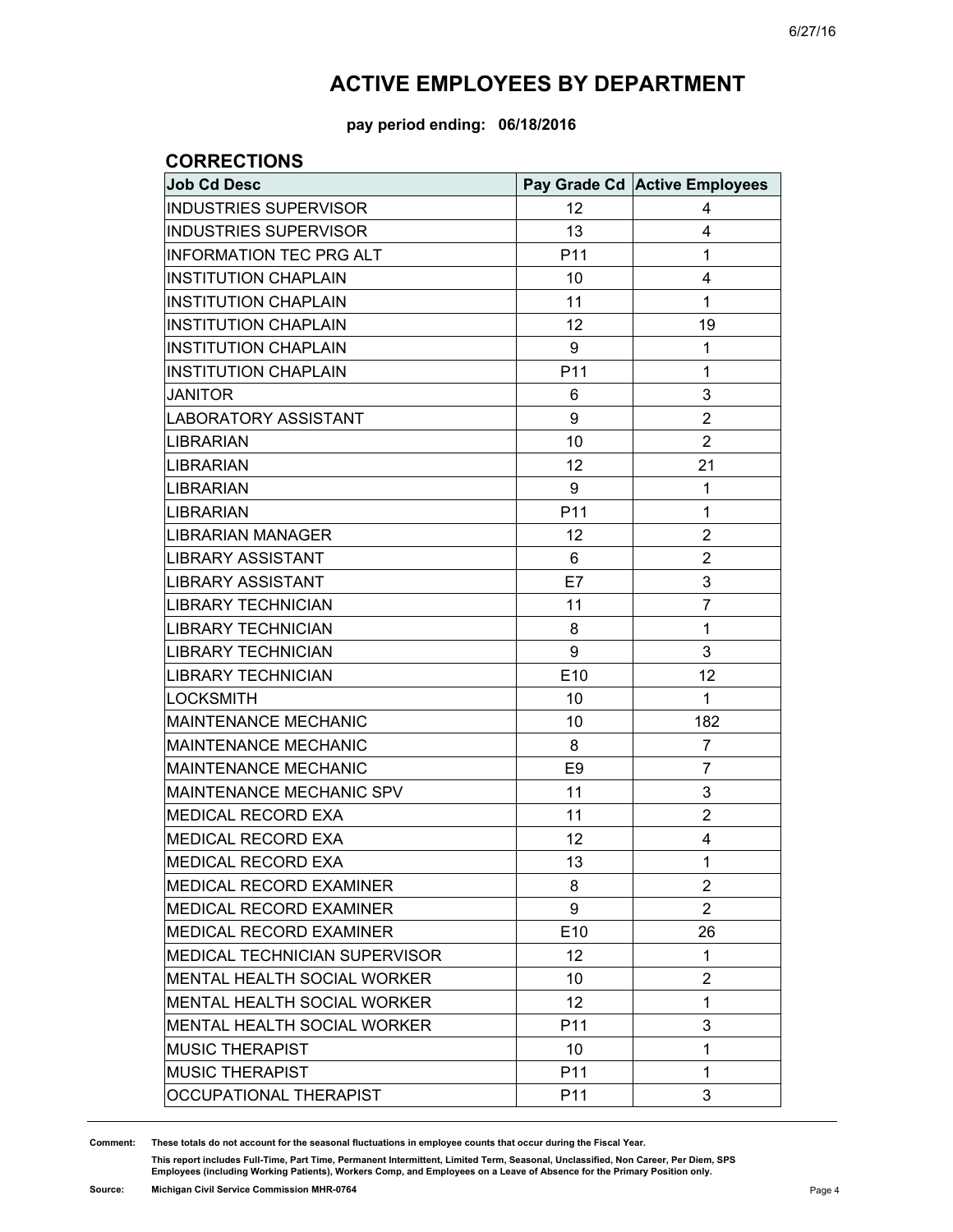**pay period ending: 06/18/2016**

### **CORRECTIONS**

| <b>Job Cd Desc</b>                 |                | Pay Grade Cd Active Employees |
|------------------------------------|----------------|-------------------------------|
| OFFICE DIRECTOR                    | 17             | 8                             |
| OFFICE SUPERVISOR                  | 10             | 3                             |
| OFFICE SUPERVISOR                  | 9              | 4                             |
| PAROLE PROBATION MANAGER           | 13             | 143                           |
| <b>PAROLE PROBATION MANAGER</b>    | 14             | 6                             |
| PAROLE PROBATION MANAGER           | 15             | 13                            |
| <b>PAROLE PROBATION OFFICER</b>    | 10             | 43                            |
| PAROLE PROBATION OFFICER           | 12             | 20                            |
| <b>PAROLE PROBATION OFFICER</b>    | 13             | 1                             |
| PAROLE PROBATION OFFICER           | 9              | 56                            |
| <b>PAROLE PROBATION OFFICER</b>    | P11            | 1,130                         |
| PAROLE PROBATION SPECIALIST        | 13             | 4                             |
| <b>PAROLE PROBATION SPECIALIST</b> | 14             | $\overline{2}$                |
| PAROLE PROBATION SPECIALIST        | 15             | 4                             |
| <b>PHARMACIST</b>                  | P11            | $\overline{2}$                |
| PHARMACY ASSISTANT                 | 8              | $\overline{2}$                |
| PHARMACY ASSISTANT                 | E7             | 5                             |
| PHARMACY ASSISTANT                 | E <sub>8</sub> | 30                            |
| PHYSICAL PLANT SUPERVISOR          | 12             | 20                            |
| PHYSICAL PLANT SUPERVISOR          | 13             | 11                            |
| PHYSICIAN MANAGER                  | 21             | 1                             |
| <b>PLUMBER</b>                     | 10             | 22                            |
| <b>PLUMBER</b>                     | 11             | 10                            |
| POWER PLANT OPERATOR               | 10             | 18                            |
| POWER PLANT OPERATOR               | E <sub>9</sub> | 4                             |
| POWER PLANT SUPERVISOR             | 11             | 1                             |
| PRACTICAL NURSE LICENSED           | E <sub>9</sub> | 151                           |
| PRISON COUNSELOR                   | 10             | 41                            |
| PRISON COUNSELOR                   | 9              | 27                            |
| PRISON COUNSELOR                   | P11            | 62                            |
| PROCUREMENT TECHNICIAN             | 10             | 5                             |
| PROCUREMENT TECHNICIAN             | 8              | 1                             |
| PROCUREMENT TECHNICIAN             | E <sub>9</sub> | 4                             |
| PROMOTIONAL AGENT                  | 10             | 1                             |
| PROMOTIONAL AGENT                  | 12             | $\overline{2}$                |
| <b>PSYCHIATRIST</b>                | 18             | 5                             |
| <b>PSYCHOLOGIST</b>                | 10             | $\overline{7}$                |
| <b>PSYCHOLOGIST</b>                | 12             | 13                            |
| <b>PSYCHOLOGIST</b>                | 9              | 4                             |

**Comment: These totals do not account for the seasonal fluctuations in employee counts that occur during the Fiscal Year.**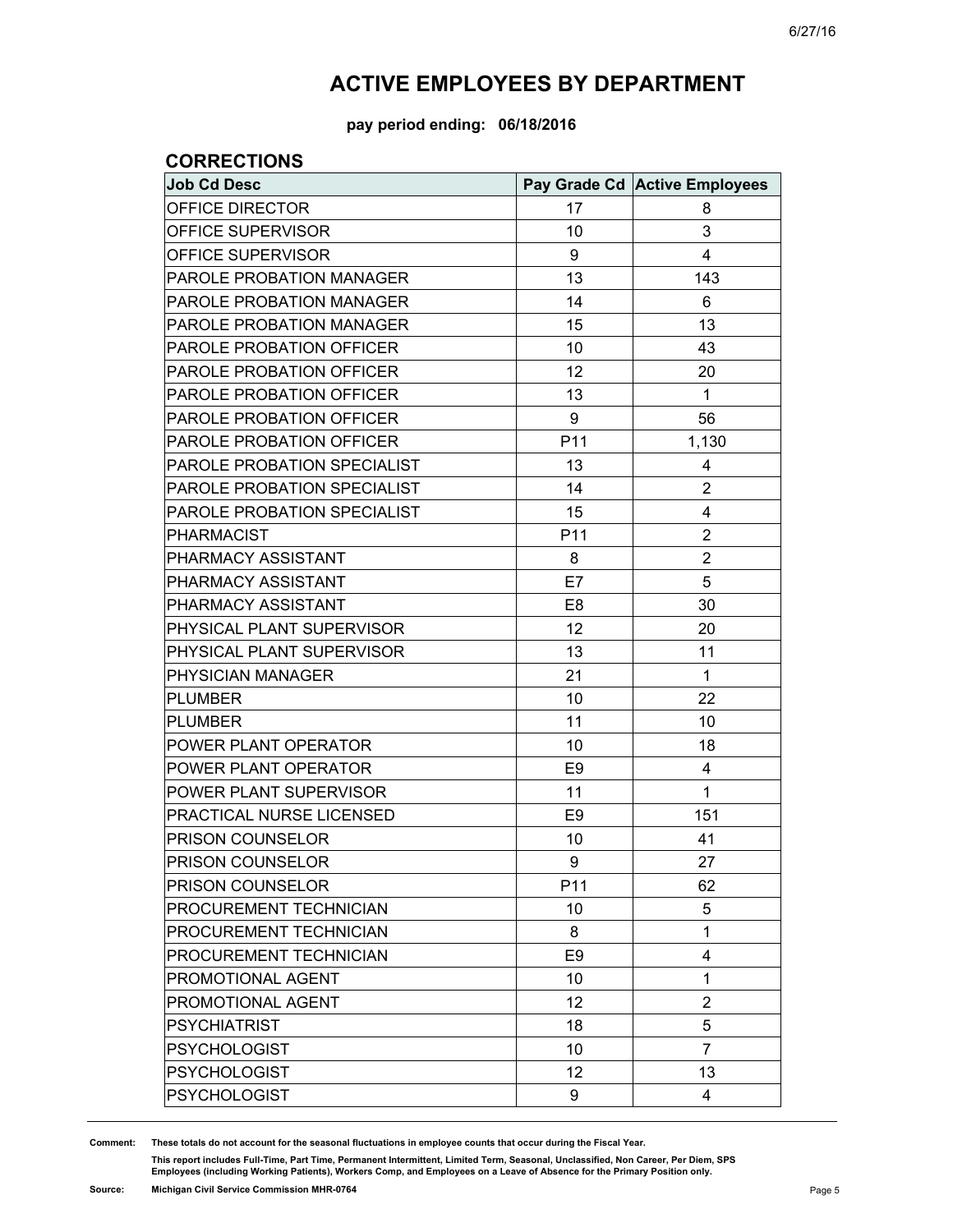**pay period ending: 06/18/2016**

### **CORRECTIONS**

| <b>Job Cd Desc</b>               |                | Pay Grade Cd Active Employees |
|----------------------------------|----------------|-------------------------------|
| <b>PSYCHOLOGIST</b>              | P11            | 93                            |
| RADIO COMMUNICATION TECHNCN      | 11             | 1                             |
| RECREATIONAL THERAPIST           | 10             | 1                             |
| RECREATIONAL THERAPIST           | 12             | 1                             |
| RECREATIONAL THERAPIST           | P11            | 11                            |
| <b>REFRIGERATION MECHANIC</b>    | 10             | 6                             |
| <b>REFRIGERATION MECHANIC</b>    | E <sub>9</sub> | 1                             |
| REFRIGERATION MECHANIC-LICENSD   | 11             | 6                             |
| REFRIGERATION MECHANIC-LICENSD   | E10            | 1                             |
| <b>REGISTERED NURSE</b>          | 12             | 346                           |
| <b>REGISTERED NURSE</b>          | 13             | 9                             |
| <b>REGISTERED NURSE</b>          | N              | 6                             |
| <b>REGISTERED NURSE</b>          | P11            | 13                            |
| <b>REGISTERED NURSE DIRECTOR</b> | 17             | $\overline{2}$                |
| <b>REGISTERED NURSE MANAGER</b>  | 13             | 49                            |
| REGISTERED NURSE MANAGER         | 14             | 1                             |
| <b>REGISTERED NURSE MANAGER</b>  | 15             | 30                            |
| REGISTERED NURSE NON-CAREER      | N              | 3                             |
| <b>REGULATION AGENT</b>          | 10             | 1                             |
| <b>RESIDENT CARE AIDE</b>        | 6              | $\overline{2}$                |
| <b>RESIDENT CARE AIDE</b>        | 7              | 1                             |
| <b>RESIDENT CARE AIDE</b>        | E <sub>8</sub> | 25                            |
| <b>RESIDENT UNIT MANAGER</b>     | 13             | 55                            |
| RESPIRATORY THERAPY TECHNICIAN   | E10            | $\overline{2}$                |
| <b>RIGHTS SPECIALIST</b>         | 13             | 1                             |
| <b>SCHOOL PRINCIPAL</b>          | 14             | 10                            |
| <b>SCHOOL PSYCHOLOGIST</b>       | 9              | 1                             |
| <b>SCHOOL TEACHER</b>            | 11A            | 32                            |
| <b>SCHOOL TEACHER</b>            | 11B            | 34                            |
| <b>SCHOOL TEACHER</b>            | <b>11C</b>     | 6                             |
| <b>SECRETARY</b>                 | 7              | 3                             |
| <b>SECRETARY</b>                 | 9              | 107                           |
| <b>SECRETARY</b>                 | E <sub>8</sub> | 131                           |
| <b>SECRETARY SUPERVISOR</b>      | 10             | 4                             |
| SENIOR EXECUTIVE MAN AST         | 11             | 7                             |
| SENIOR EXECUTIVE MAN AST         | 13             | 3                             |
| SENIOR EXECUTIVE MAN AST         | 15             | 1                             |
| SENIOR EXECUTIVE PHY ADM         | 19             | 1                             |
| SENIOR EXECUTIVE SERVICE         | 18             | $\overline{7}$                |

**Comment: These totals do not account for the seasonal fluctuations in employee counts that occur during the Fiscal Year.**